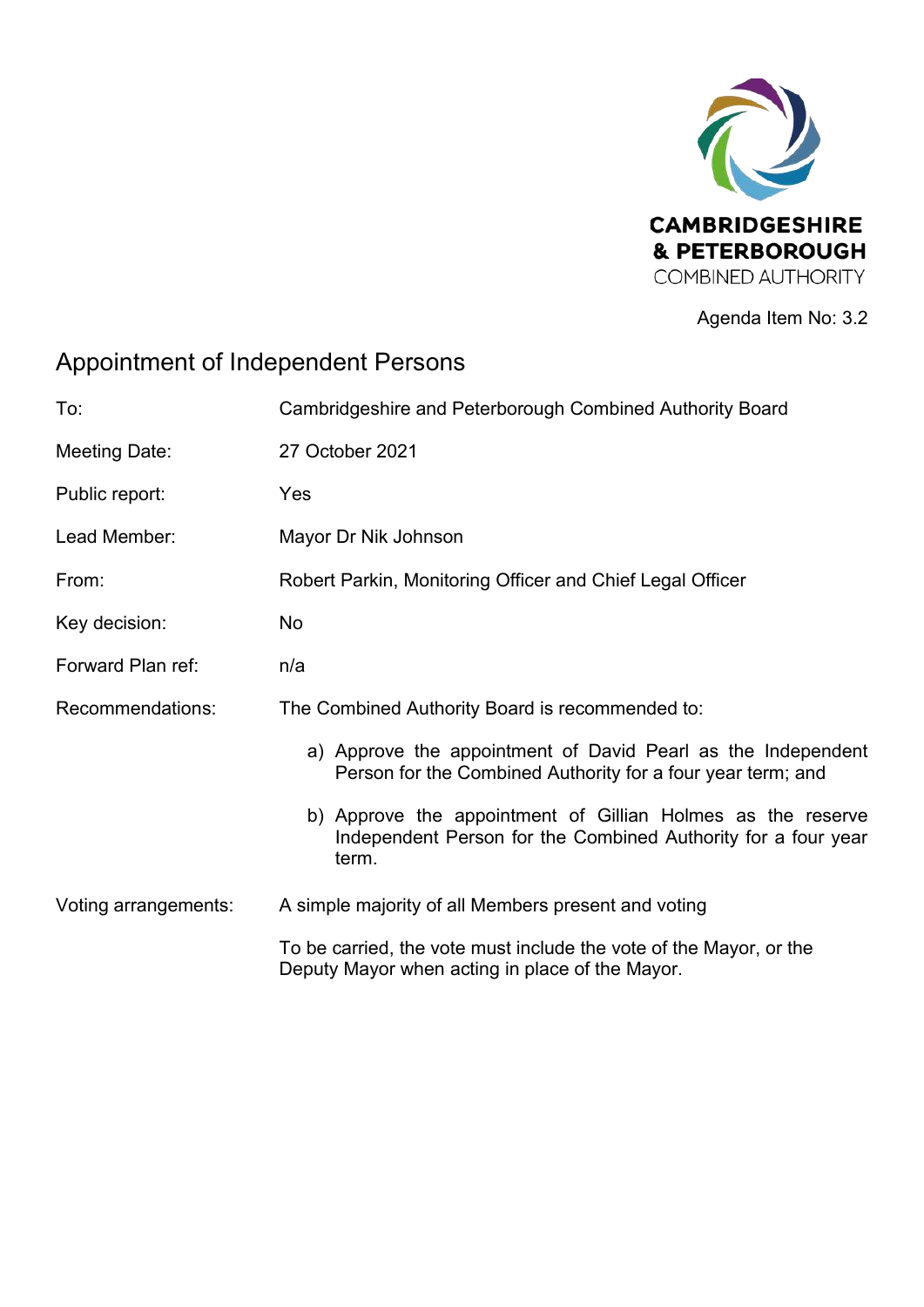#### 1. Purpose

1.1 The report requests that the Board approve the appointment of David Pearl as the Independent person and Gillian Holmes as the reserve Independent Person for a term of four years to be consulted on the decision to investigate any complaints for the Combined Authority.

### 2. Background

- 2.1 Under the provisions of the Localism Act 2011 all relevant authorities are responsible for deciding how to deal with standards issues at a local level, including adopting its own local code and determining what arrangements it will adopt to deal with complaints.
- 2.2 The Act provides that the Authority must appoint an Independent Person to assist in discharging these responsibilities. The Independent Person will be consulted on the decision to investigate complaints and before it makes a decision on an investigated complaint. The Independent Person may be consulted on other standards matters, including by the member who is subject to an allegation.
- 2.3 The appointment of two Independent Persons allows for any occasion when one of them may feel there is a conflict of interest. A more recent change in the law requires the involvement of two independent persons in disciplinary proceedings affecting certain statutory chief officers. It is therefore appropriate for the Combined Authority to appoint two such persons in place.
- 2.4 The Combined Authority Board approved the appointment process in July and instructed the Monitoring Officer to carry out a recruitment process.
- 2.5 The position was advertised on the Combined Authority website and social media platforms and sent to the constituent councils for publication on their respective websites between 20<sup>th</sup> September and the 1<sup>st</sup> October 2021.
- 2.6 Following the closing date for applications, interviews were held on the  $18<sup>th</sup>$  October with David Pearl and Gillian Holmes being selected as the best candidates. Their CVs are attached at Appendix 1 and 2.

## Significant Implications

- 3. Financial Implications
- 3.1 Independent persons from other constituent authorities are paid between £500 £1100per year; the following rates are currently paid:
	- − Cambridgeshire County Council £500 per annum
	- − East Cambs District Council £1027.50 per annum
	- − South Cambs District Council £1090 per annum Lead (£500 Deputy)
	- − Huntingdonshire £1000 per annum Lead (£500 Reserve)
	- − Peterborough City Council £1000 per annum (£500 reserve)
	- − Fenland District Council £992 per annum